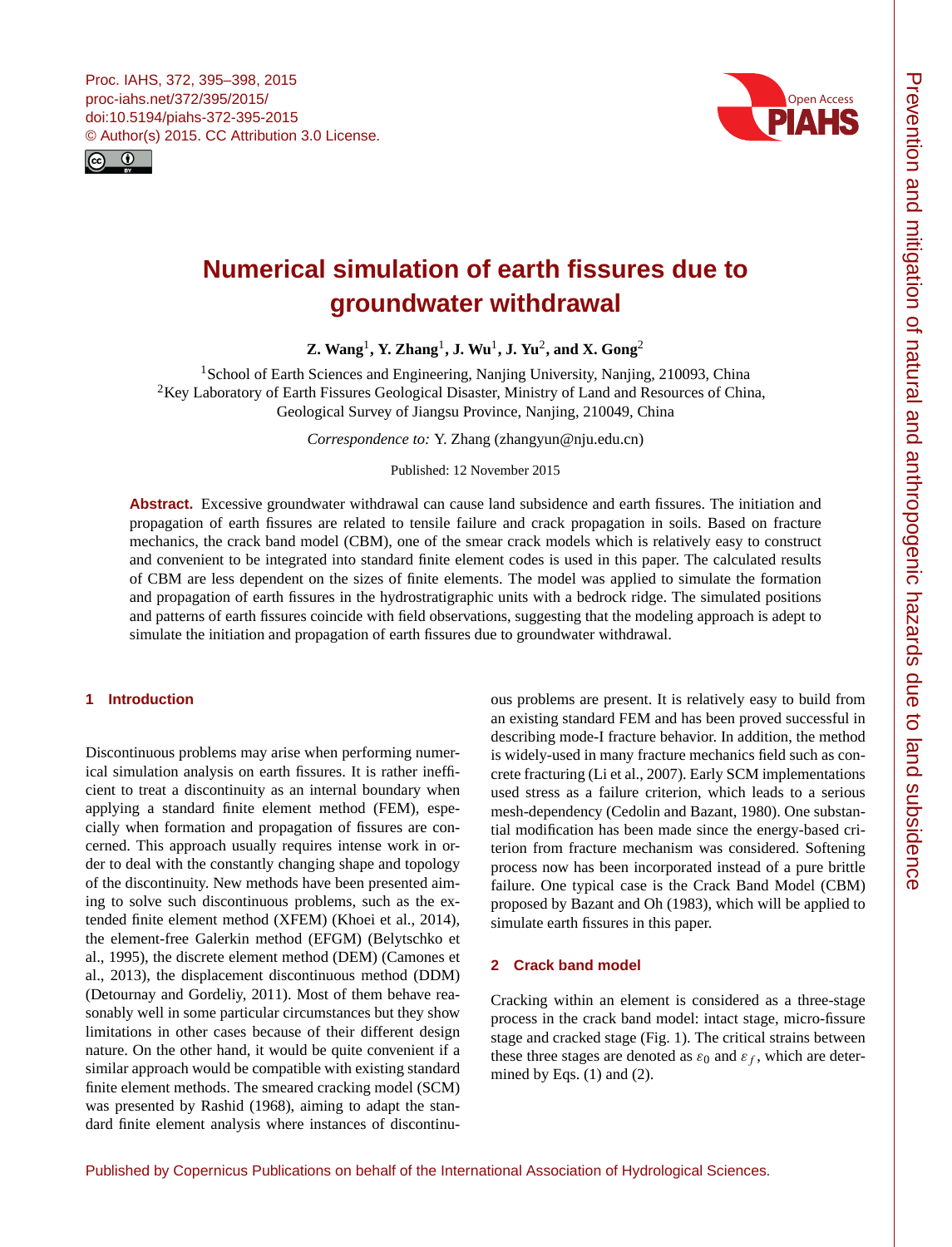

**Figure 1.** Constitutive relation in CBM.

$$
\varepsilon_0 = \frac{f_t}{E} \tag{1}
$$

$$
\varepsilon_f = \frac{2G_f}{f_t w_c} \tag{2}
$$

where  $E$  is the tensile modulus, kPa;  $f_t$  is the tensile strength, kPa;  $G_f$  is the release energy rate,  $\text{J m}^{-2}$ ; and  $w_c$  is the element size, m.

When an element is deemed as a cracked or micro-fissure element, this element is treated as mechanical anisotropy. A reduced modulus perpendicular to crack face is then used in order to decrease the stress with an increasing strain. Based on addition of strain which means that the total strain is the sum of the crack strain and the material strain, the constitutive relation is modified from

$$
\Delta \sigma = \left[ \mathbf{D}^{\text{co}} \right] \Delta \varepsilon \tag{3}
$$

to (Rots, 1991)

$$
\Delta \boldsymbol{\sigma} = \left[ \mathbf{D}^{\text{co}} - \mathbf{D}^{\text{co}} \mathbf{N} \left( \mathbf{D}^{\text{cr}} + \mathbf{N}^{T} \mathbf{D}^{\text{co}} \mathbf{N} \right)^{-1} \mathbf{N}^{T} \mathbf{D}^{\text{co}} \right] \Delta \boldsymbol{\varepsilon}
$$
 (4)

where  $\Delta \sigma$  is the stress increment;  $\Delta \epsilon$  is the strain increment; **N** is the coordinate-transformation matrix from global coordinate system to local coordinate system in front of a crack tip; **D** co is the modulus matrix of intact material under the global coordinate system; D<sup>cr</sup> is the modulus matrix under the local coordinate system with its  $x$  coordinate coincident with the crack surface, which contains an element modulus normal to the crack surface and a modulus tangent to the crack surface, and it is given as

$$
\mathbf{D}^{\mathrm{cr}} = \left[ \begin{array}{cc} E_{\mathrm{n}} & 0 \\ 0 & E_{s} \end{array} \right] \tag{5}
$$

where  $E_n$  is the modulus normal to the crack face, and  $E_s$  is the modulus tangent to the crack face.



**Figure 2.** Conceptual model (top panel) and the finite element mesh (bottom panel) of the earth fissure example.

## **3 Simulation on pumping-reduced earth fissure formation**

The non-tectonic formation and propagation of earth fissures are often considered to be closely related to groundwater extraction activities. This is clearly the case in Suzhou–Wuxi– Changzhou (SXC) area in Jiangsu Province, China (Zhang et al., 2008; Wu et al., 2003). A simulation is performed based on the crack band model, aiming to find the mechanism of earth fissure formation and propagation under the aquifer system with a bedrock ridge.

According to the local geological conditions and the current developmental state of earth fissures in the SXC area (Zhang et al., 2008), we can then propose a conceptual model (Fig. 2) assuming a plane strain problem. The depth of the whole Quaternary strata is 30 m. Four layers are considered of alternating clay soil and sandy soil beds. More specifically, the first layer (on the top surface) and the third one are clay soil; and the other two beds correspond to the sandy soil. The irregular shape on the lower right corner of the conceptual model represents the bedrock ridge, which is cutting off the third and the fourth layers at depth (Fig. 2, top panel). The left boundary is set as a boundary of fixed water level with no excess pore pressure and no horizontal displacement. Finally, other boundaries are assumed impervious. Pumping activities are assumed to lie on both sides of the bedrock ridge at the fourth layer with a constant flow rate (100 m<sup>3</sup> day<sup>-1</sup>). The phreatic level is 5 m below the ground surface and remains unchanged during the whole simulation because it is unexploited. The upper part of strata where earth fissures usually occur lies above the phreatic level. It can be considered as a linear elastic material when subjected to a tensile load because the soil in the upper part is often over-consolidated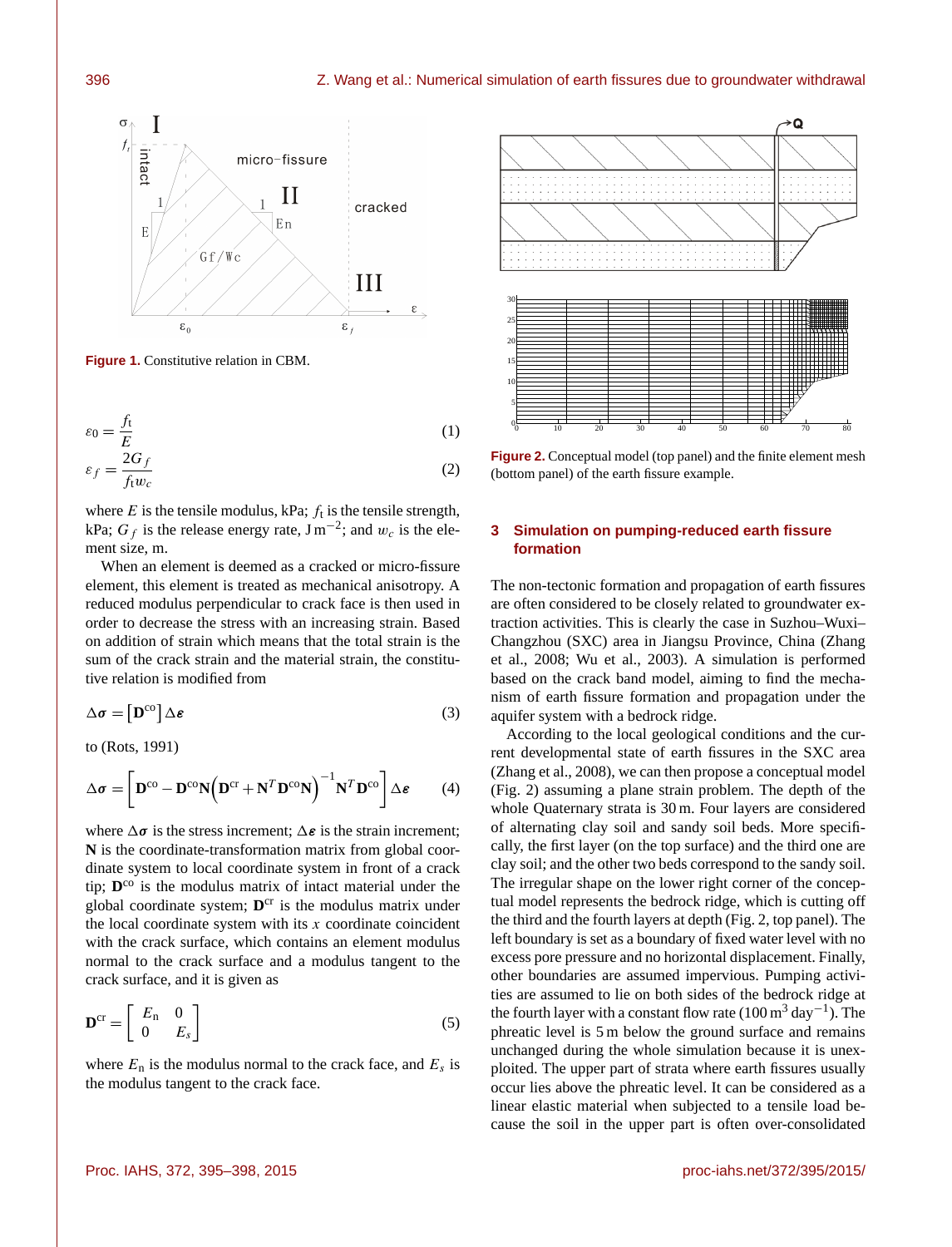

**Figure 3.** Deformation after consolidation.

with low confining pressure and unsaturation. Therefore, the constitutive relation is chosen to be the Duncan-Chang model under compressive conditions and linear-elasticity under tensile conditions.

Considering its symmetry, the simulation is conducted on the left part, as shown in the conceptual model in Fig. 2 (top panel). Calculation is carried out following the Biot's consolidation equations. Since fluid-solid coupling is concerned, it is notable that the pore pressure should be calculated in an incremental form instead of total form as given in Eq. (6)

$$
\begin{bmatrix} \overline{\mathbf{K}} & \mathbf{K}' \\ \mathbf{K}'^T & \widetilde{\mathbf{K}} \end{bmatrix} \begin{bmatrix} \Delta \delta \\ \Delta \beta \end{bmatrix} = \begin{bmatrix} \mathbf{R} - \mathbf{R}_t - \mathbf{K}' \beta_t \\ \Delta t \mathbf{Q} - \widetilde{\mathbf{K}} \beta_t \end{bmatrix}
$$
(6)

where  $\overline{K}$  is the element stiffness matrix;  $\overline{K}$  is the seepage matrix; **K**' is the coupled matrix;  $\Delta \delta$  is the incremental displacement;  $\Delta \beta$  is the incremental pore pressure; **R** is the load;  $\mathbf{R}_t$  is the load already balanced by stress;  $\Delta t$  is the time interval;  $Q$  is the flow at nodes;  $\beta_t$  is the total pore pressure in the last time interval which equals zero in the first time step.

The strata deformation after pumping is indicated in Fig. 3. When the pumping started, pore pressure at depth decreased, forming a zone with negative excess pore pressure, which was centered at the pumping point. Effective stress increased accordingly, which has caused a land subsidence bowl on top of the pumping well. It should be noted that the main deformation occurs at the deep clay soil.

Figure 4 shows the minor principal stress distribution as well as earth fissure formation and propagation at different time during pumping. The red zone represents the tensile zone and the black lines within represent the earth fissure simulated by the crack band model. Firstly, a self-weighting consolidation simulation is performed to determine the initial stress distribution instead of simply assuming a  $k_0$  consolidation state, as in Fig. 4a. The self-weight in all elements is not applied simultaneously but activated layer by layer from bottom to top, aiming to represent the deposition process. It can be observed that the stress distribution yielded due to the self-weighting consolidation is slightly different from a simple  $k_0$  consolidation state. The bedrock ridge induces a decrease in the upper layers in the minor principal stress. When pumping activity is initiated, the minor principal stress in the soil at depth increases significantly. Moreover, maximum



**Figure 4.** Distribution of minor principal stress during pumping.

change in stresses occurs near the pumping well. Meanwhile, the minor principal stress above the bedrock ridge begin to decrease, the tensile zone emerges and extends constantly. After 10 days of pumping, an earth fissure has occurred at the very top of the bedrock ridge, which was propagating downward (Fig. 4b). After a 40-day pumping period, a second crack parallel to the main crack was formed (Fig. 4c). It is noted that after each earth fissure formation or propagation, the tensile zone shrinks towards the active crack horizontally but grows deeper at the front of the active crack tip because of the release of unbalanced stresses. This becomes clearer when the crack reaches a larger length. So activities of each crack are tending to impede nearby its crack and promote it (i.e. the crack). After the pumping period is ended, the tensile zone became even narrower but deeper than that at the beginning of the pumping period. It can be observed that, in